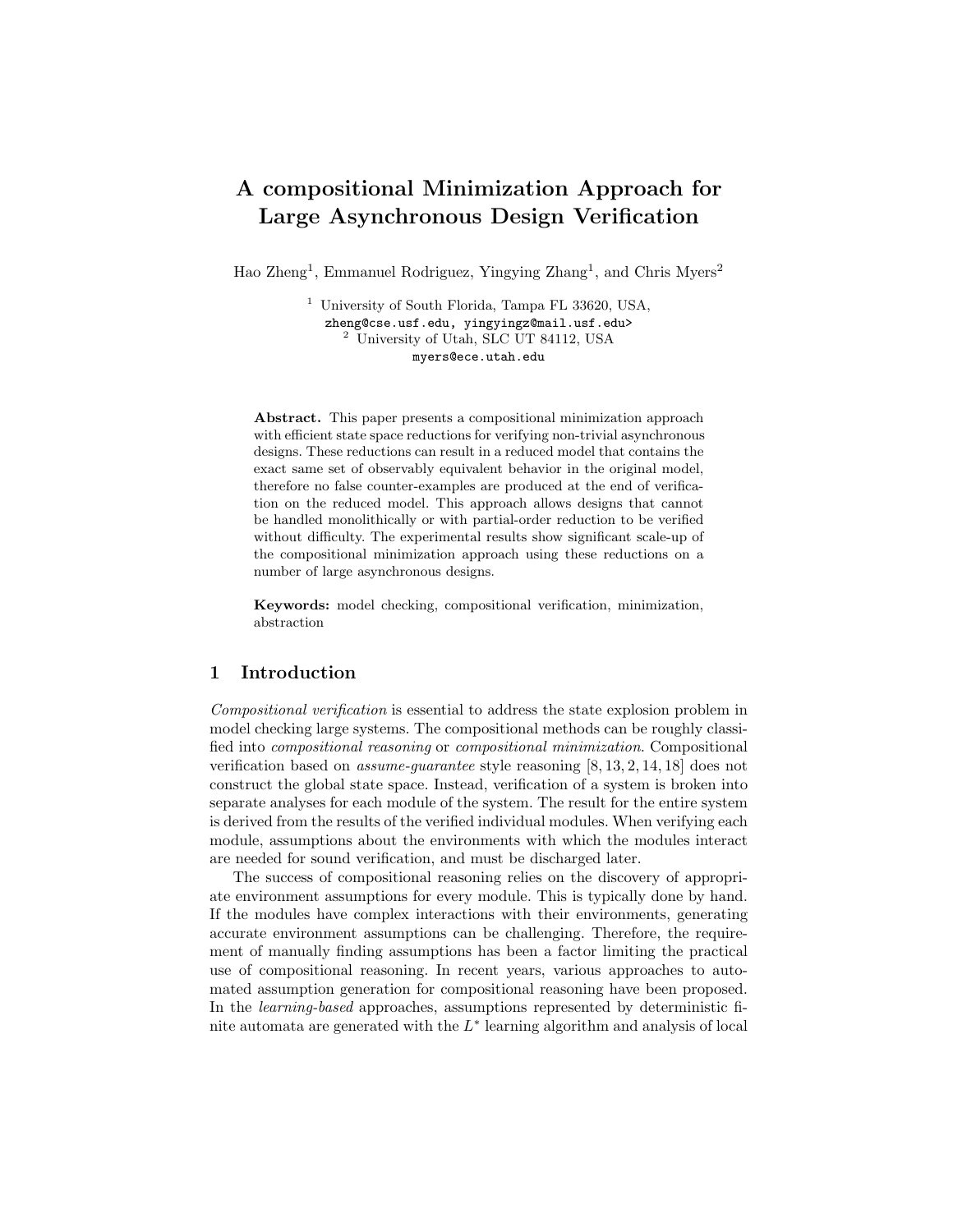counter-examples [20, 1, 9, 11, 5]. The learned assumptions can result in orders of magnitude reduction in verification complexity. However, these approaches may generate assumptions with too many states and fail verification in some cases [20, 1]. [22] presents an automated interface refinement method where the models of the system modules are refined, and the extra behavior is removed by extracting the interface interactions among these modules. Although the capability of these methods has been demonstrated by verifying large examples, it is difficult for them to handle inherently global properties such as deadlock freedom.

Compositional minimization [4, 12, 16], on the other hand, iteratively constructs the local model for each component in a system, minimizes it, and composes it with the minimized models of other components. Eventually, a reduced global model is formed for the entire system where verification is performed. To contain the size of the intermediate results, user-provided context constraints are required. The need for the user-provided context constraints may also be a problem because the used-provided constraints may be overly restrictive, thus resulting in real design errors escaping detection. Similar work is also described in [6, 7].

The key to the success of compositional minimization is state space reduction. In most existing work, reduction is conservative in that more behavior may be introduced, but no essential behavior may be removed during reduction. This is necessary since no real errors can be missed when verifying the reduced model. However, false errors may be introduced by reduction at the same time. When an error is found while verifying such a reduced model, it needs to be checked whether this error is real, typically done on the concrete model. This can be very time-consuming. If reduction is too conservative, the number of false errors may become too excessive, and checking these false errors can become the bottleneck.

In [27, 28], methods are described for compositionally verifying asynchronous designs based on Petri-net reduction. These methods simplify Petri-net models of asynchronous designs either following the design partitions or directed by the properties to be verified, then verification is done on the reduced Petri-nets. However, these methods are limited to certain types of Petri-nets, and not easily extended to other formalisms.

This paper presents a number of state space reductions that can be used with compositional minimization. In this method, a design is modeled as a parallel composition of state graphs derived from the high-level descriptions of the components in a design. Before composing the component state graphs to form a global model for verification, these state graphs are reduced to lower the complexity. The reductions remove certain state transitions and states from a state graph in such a way that the observable behavior on the interface remains the same. At the end, a reduced state graph for the entire design, which is equivalent to the concrete model of the design in terms of observable behavior, is produced for verification. This method is sound and complete in that the reduced model is verified to be correct if and only if the concrete model is correct.

The reduction method presented in this paper is similar, in some degree, to the partial order reduction [15] as both try to identify and remove certain tran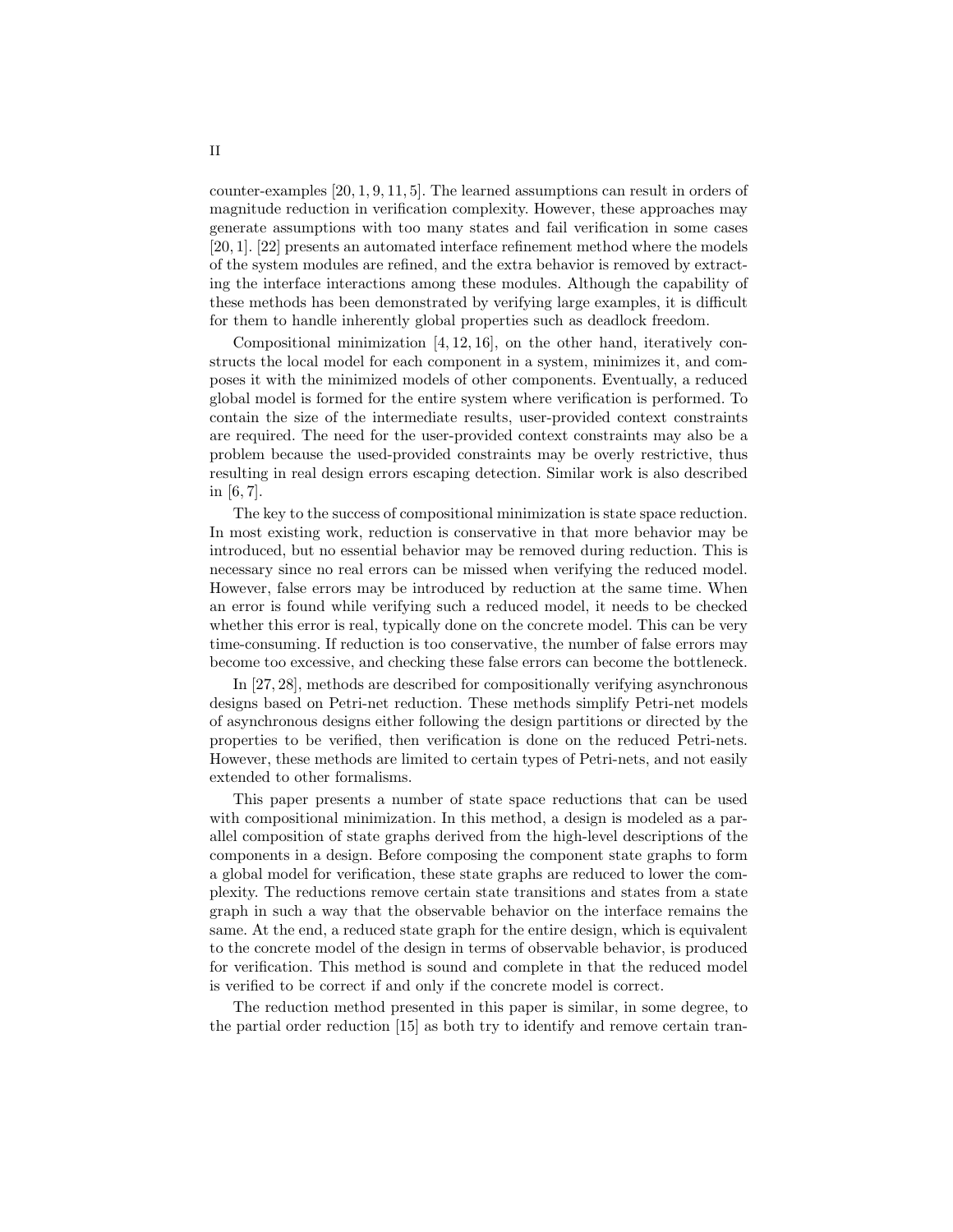sitions to eliminate equivalent paths. Partial order reduction determines the independent transitions such that the order of executing these transitions does not affect the verification results, and removes all but one independent transitions in each state during the state space traversal to avoid generating states and transitions that correspond to some equivalent paths. However, determining which transitions are independent requires the information of the global state space, which is not available during the state space traversal, therefore the independent transitions are computed conservatively to ensure soundness of the verification results. This causes partial order reduction less effective or even useless in some situations. On the other hand, our method can effectively remove all transitions that correspond to equivalent paths in state space models because it considers the generated state space models where the necessary information is available for such reduction. Furthermore, our method can also remove states that do not affect the observable behavior after the equivalent paths are removed, while partial order reduction only tries to avoid generating the equivalent paths. Another difference is that partial oder reduction is applied to the whole design, while the method in this paper builds a reduced global state space model compositionally.

This paper is organized as follows. Section 2 gives a brief overview of the modeling and verification of asynchronous designs. Section 3 presents the set of state space reductions for our compositional verification method. Section 3.1 describes a state space reduction approach that preserves the same observably equivalent behavior. Section 3.2 describes a set of techniques that remove redundant states and state transitions to augment the reduction presented in Section 3.1. Section 4 demonstrates our method on a number of non-trivial asynchronous design examples, and analyzes the obtained results. The last section concludes the paper and points out some future work that can improve this method.

### 2 Preliminaries

#### 2.1 State Graphs

This paper uses state graphs (SGs) to model asynchronous systems. The definition of state graphs is given as follows.

**Definition 21 (State Graphs)** A state graph G is a tuple  $(A, S, R, init)$  where

- 1. A is a finite set of actions,
- 2. S is a finite non-empty set of states,
- 3.  $R \subseteq S \times A \times S$  is the set of state transitions,
- 4. init  $\in S$  is the initial state.

For an SG,  $A = A^I \cup A^O \cup A^X$ .  $A^I$  is the set of actions generated by an environment of a system such that the system can only observe and react.  $\mathcal{A}^O$ is the set of actions generated by a system responding to its environment.  $\mathcal{A}^X$ represents the internal behavior that is invisible at the interface, and it is usually denoted as  $\zeta$ . In the above definition, S also includes a special state  $\pi$  which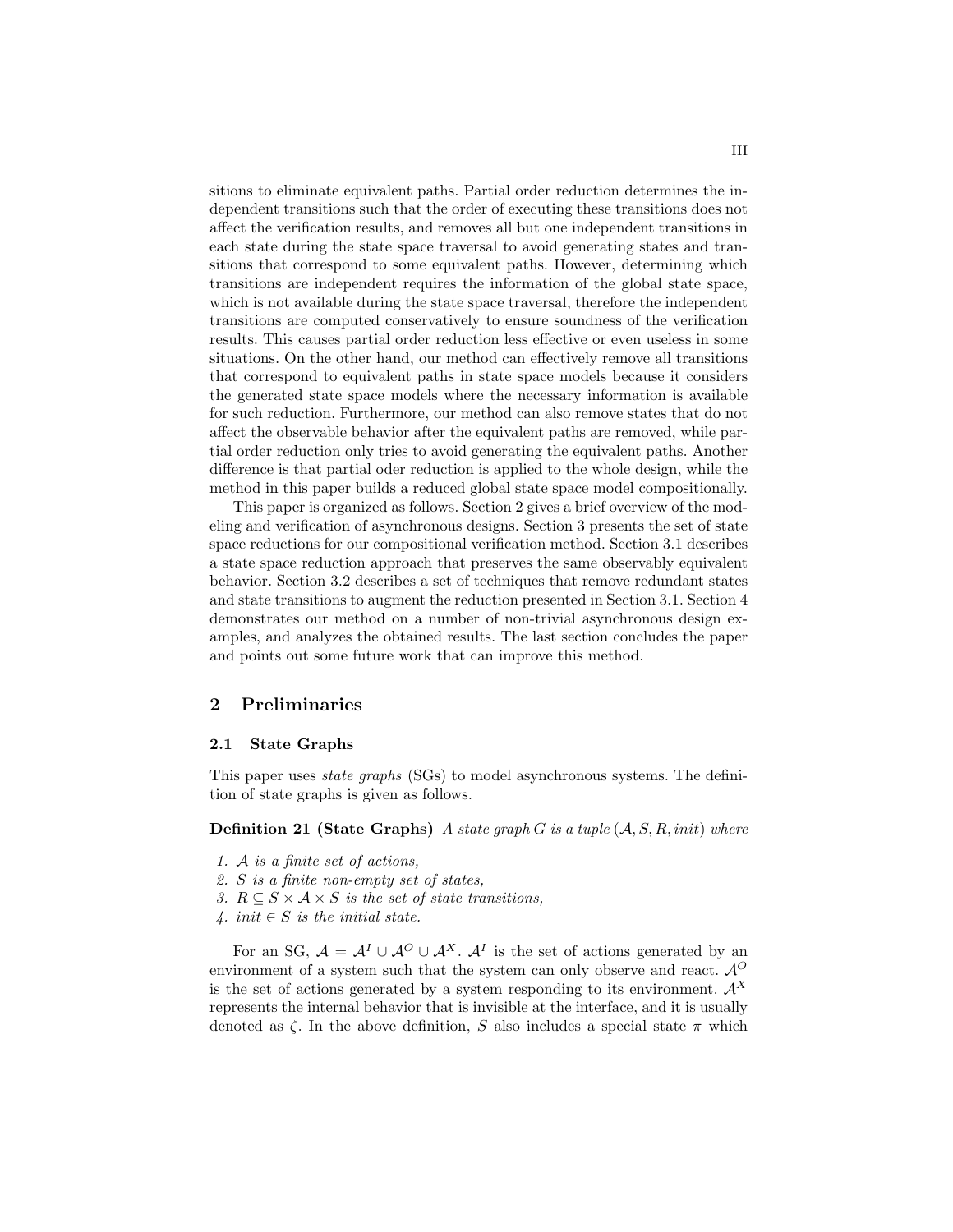denotes the failure state of a SG, and it represents violations of some prescribed safety properties. The failure state  $\pi$  does not have any outgoing transitions. The set of actions enabled at a state  $s \in S$  is denoted as  $enb(s) = \{a \mid (s, a, s') \in R\}.$ The set of state transitions leaving a state s,  $\{(s, a, s') \in R\}$ , is denoted by *out*(*s*). In the remainder of this paper,  $R(s, a, s')$  also denotes that  $(s, a, s') \in R$ .

A path  $\rho$  of G is a sequence of alternating states and actions of G,  $\rho =$  $(s_0, a_0, s_1, a_1, s_2, \cdots)$  such that  $s_i \in S$ ,  $a_i \in A$ , and  $(s_i, a_i, s_{i+1}) \in R$  for all  $i \geq 0$ . A state  $s_j \in S$  is reachable from a state  $s_i \in S$  if there exists a path  $\rho = (s_i, \dots, s_j, \dots)$  in G. A state s is reachable in G if s is reachable from the initial state *init*. The trace of path  $\rho$ , denoted by  $\sigma(\rho)$ , is the sequence of actions  $(a_0, a_1, \dots)$ . Given a trace  $\sigma(\rho)$  of a path  $\rho = (s_0, a_0, \dots, s_i, a_i, \dots)$ , its finite prefix, denoted by  $\sigma(\rho, i)$ , is  $(a_0, \ldots, a_i)$ . Two traces  $\sigma = (a_0, a_1, \cdots)$  and  $\sigma' = (a'_0, a'_1, \dots)$  are equivalent, denoted by  $\sigma = \sigma'$ , iff  $\forall_{i \geq 0} a_i = a'_i$ . The set of all paths of G forms the language of G, denoted by  $\mathcal{L}(G)$ .

Given a trace  $\sigma = (a_0, a_1, \ldots)$ , its projection onto  $\mathcal{A}' \subseteq \mathcal{A}$ , denoted by  $\sigma[\mathcal{A}']$ , is obtained by removing from  $\sigma$  all the actions  $a \notin \mathcal{A}'$  as shown below.

$$
\sigma[\mathcal{A}'] = \begin{cases} a_0 \circ \sigma'[\mathcal{A}'] & \text{if } a_0 \in \mathcal{A}', \\ \sigma'[\mathcal{A}'] & \text{otherwise.} \end{cases}
$$

where  $\sigma' = (a_1, \ldots)$ , and  $\circ$  is the concatenation operator.

Given two paths, their equivalence is defined as follows.

**Definition 22** Let  $\rho = (s_0, a_0, s_1, a_1, \cdots)$  and  $\rho' = (s'_0, a'_0, s'_1, a'_1, \cdots)$  be two paths of G.  $\rho$  and  $\rho'$  are equivalent, denoted as  $\rho \sim \rho'$ , iff  $\sigma(\rho) = \sigma(\rho')$ .

The SG of a system is obtained by composing the component SGs asynchronously. Asynchronous parallel composition is defined as follows. This definition is similar to that in [3] except that more rules are created for situations involving  $\pi$ . Given  $G_1 = (\mathcal{A}_1, S_1, R_1, init_1)$  and  $G_2 = (\mathcal{A}_2, S_2, R_2, init_2)$ , the parallel composition of  $G_1$  and  $G_2$ ,  $G_1||G_2 = (A, S, R, init)$ , is defined as follows.

- 1.  $\mathcal{A} = \mathcal{A}_1 \cup \mathcal{A}_2$
- 2.  $S \subseteq S_1 \setminus \pi \times S_2 \setminus \pi \cup \{\pi\}.$
- 3.  $R \subseteq S \times A \times S$  such that all the following conditions hold:

(a) For each  $((s_1, s_2), a, (s'_1, s'_2)) \in R$ , i.  $a \in \mathcal{A}_1 - \mathcal{A}_2 \Rightarrow R_1(s_1, a, s'_1) \land s'_2 = s_2$ , ii.  $a \in A_2 - A_1 \Rightarrow R_2(s_2, a, s'_2) \land s'_1 = s_1$ , iii.  $a \in A_1 \cap A_2 \Rightarrow R_1(s_1, a, s'_1) \land R_2(s_2, a, s'_2),$ (b) For each  $((s_1, s_2), a, \pi) \in R$ , i.  $a \in \mathcal{A}_1 - \mathcal{A}_2 \Rightarrow R_1(s_1, a, \pi),$ ii.  $a \in \mathcal{A}_2 - \mathcal{A}_1 \Rightarrow R_2(s_2, a, \pi),$ iii.  $a \in \mathcal{A}_1 \cap \mathcal{A}_2 \Rightarrow ((R_1(s_1, a, \pi) \land a \in emb(s_2)) \lor ((R_2(s_2, a, \pi) \land a \in$  $enb(s_1)$ ,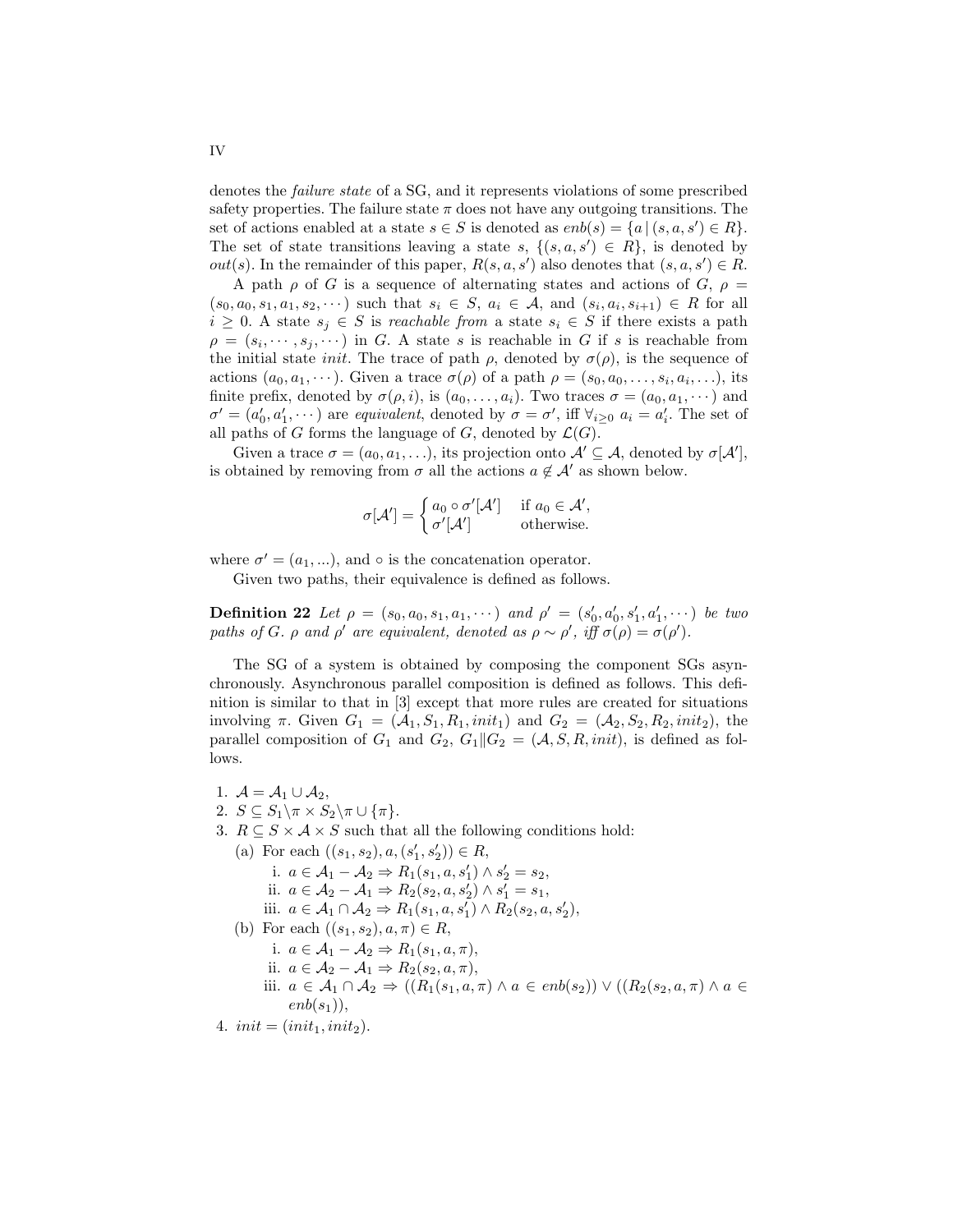In the above definition, the composite state is the failure state if either component state is the failure state. When several components execute concurrently, they synchronize on the shared actions, and proceed independently on their invisible actions. If any individual SG makes a state transition to the failure state, there is a corresponding state transition to the failure state in the composite SG. In the actual implementation, when composing two SGs, a reachability analysis algorithm is performed from the initial composite state following the definition for transition relation R, and therefore, the resulting composite SG contains only the reachable states.

#### 2.2 Correctness Definition

A path is referred to as a *failure* if it leads to the failure state  $\pi$ . The set of all failures in G is denoted as  $\mathcal{F}(G)$  such that  $\mathcal{F}(G) \subseteq \mathcal{L}(G)$  holds. A system is correct if  $\mathcal{F}(G) = \emptyset$ .

Given a failure  $\rho' = (s'_0, a_0, \dots, s'_i, a_i, \pi)$ , the non-failure prefix of its trace is  $\sigma(\rho', i)$ . If another path  $\rho$  has the same non-failure prefix of  $\rho', \rho$  is also regarded as a failure. In such case, path  $\rho$  is said to be *failure equivalent* to  $\rho'$ .

**Definition 23** Let  $\rho = (s_0, a_0, \ldots)$  and  $\rho' = (s'_0, a'_0, \ldots)$  be two paths. If  $\exists_{i>0} \ \sigma(\rho, i) = \sigma(\rho', i) \wedge s'_{i+1} = \pi \ holds, \ then \ \rho \ \ is \ failure \ equivalent \ to \ \rho', \ de$ noted as  $\rho \sim_F \rho'$ .

The definition of the abstraction relation between two SGs is given as follows.

**Definition 24 (Abstraction)** Given SGs G and  $G_1$ ,  $G_1$  is an abstraction of G, denoted as  $G \preceq G_1$ , if and only if the following conditions hold:

- 1.  $A^I = A_1^I$  and  $A^O = A_1^O$ .
- 2. For every path  $\rho \in \mathcal{L}(G)$ , there exists a path  $\rho_1 \in \mathcal{L}(G_1)$  such that  $\rho[\mathcal{A}'] \sim$  $\rho_1[\mathcal{A}']$  or  $\rho[\mathcal{A}'] \sim_F \rho_1[\mathcal{A}']$  where  $\mathcal{A}' = \mathcal{A}^I \cup \mathcal{A}^O$ .

The abstraction relation defines that for any path in  $G$ , there exists a path in  $G'$  such that they are observably equivalent. For any failure in  $G$ , there exists an equivalent failure in  $G'$ .

The equivalence relation between two SGs is more restricted than the abstract relation.

**Definition 25 (Equivalence)** Let G and  $G_1$  be SGs. G is equivalent to  $G_1$ , denoted as  $G \equiv G_1$ , if and only if  $G \preceq G_1$  and  $G_1 \preceq G$ .

The equivalence relation defines that two SGs contain the same set of observably equivalent paths. Therefore, if  $G \equiv G_1$ , the following property holds.

$$
\mathcal{F}(G) = \emptyset \quad \Leftrightarrow \quad \mathcal{F}(G_1) = \emptyset. \tag{1}
$$

Intuitively, the above property states that the concrete model  $G$  is correct if  $G_1$ is correct, and vice versa.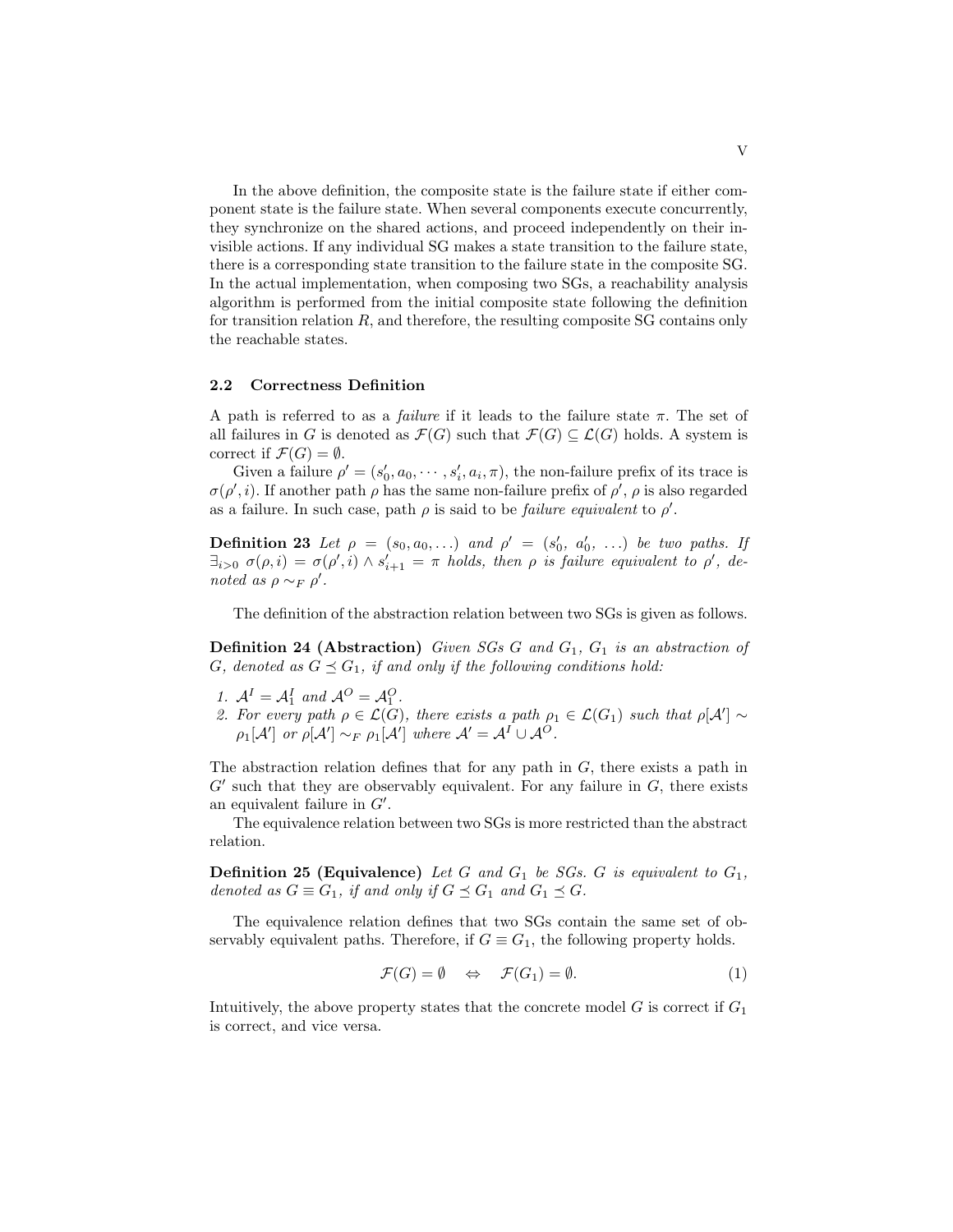After a SG is generated, model checking can be applied for various properties to decide if they hold. In particular, our method checks the properties of safety and deadlock freedom of an asynchronous design. The correctness of a design is defined as the absence of failures caused by the violations of these properties. The failure state  $\pi$  in our method can be used to capture violations of various safety properties. A design is safe if  $\pi$  is unreachable. A design is said to deadlock if it cannot make progress in some state. It is defined as follows.

**Definition 26 (Deadlock)** A SG is said to have a deadlock if  $\exists_{s \in S} emb(s) = \emptyset$ .

A design is free of deadlokc if no deadlock exists.

# 3 State Graph Reductions

In this method, it is assumed that a design consists of  $n$  components, the state graphs  $G_i(1 \leq i \leq n)$  for these components are obtained somehow. The state graph for the whole design is obtained by composing the two component SGs in parallel at a time for all components. However, directly composing  $G_i$  for verification defeats the purpose of compositional construction in that the interleaving of the invisible state transitions in  $G_i$  can explode quickly during the parallel composition. Therefore, this section presents a number of state space reductions to simplify the component SGs and the intermediate SGs generated during the composition process before they are composed to control the complexity. The reduced state graphs are observably equivalent to the original ones, which implies that any properties hold or fail in the reduced SGs if, and only if, they hold or fail in the original ones. These reductions remove the redundant paths from the original SG but do not introduce any extra paths that do not exist in the original SG. They play an important role in compositional minimization. The end of this section compares these reductions with another existing state soace abstraction approach.

#### 3.1 Observably Equivalent Reduction

Given a component, some of its outputs may bcome invisible to its neighbors when it is plugged into a larger system. In this case, the corresponding state transitions on these outputs in its SG can be converted to invisible transitions. The traditional abstraction techniques collapse the invisible state transitions into single states [6]. This may cause extra behaviors and thus may introduce false failures. This section provides a different reduction approach that compresses a sequence of invisible state transitions into a single visible state transition. This approach has certain desirable features over the previous approaches.

Let  $(s_i, \zeta, s_{i+1}, \zeta, \cdots, s_{j-1}, \zeta, s_j, a_j, s_{j+1})$  be a subpath of a path in a SG G. After reduction, the whole subpath is replaced with state transition  $(s_i, a_j, s_{j+1})$ . This reduction is referred to as observably equivalent reduction. This reduction is different from the previous approaches in the following ways.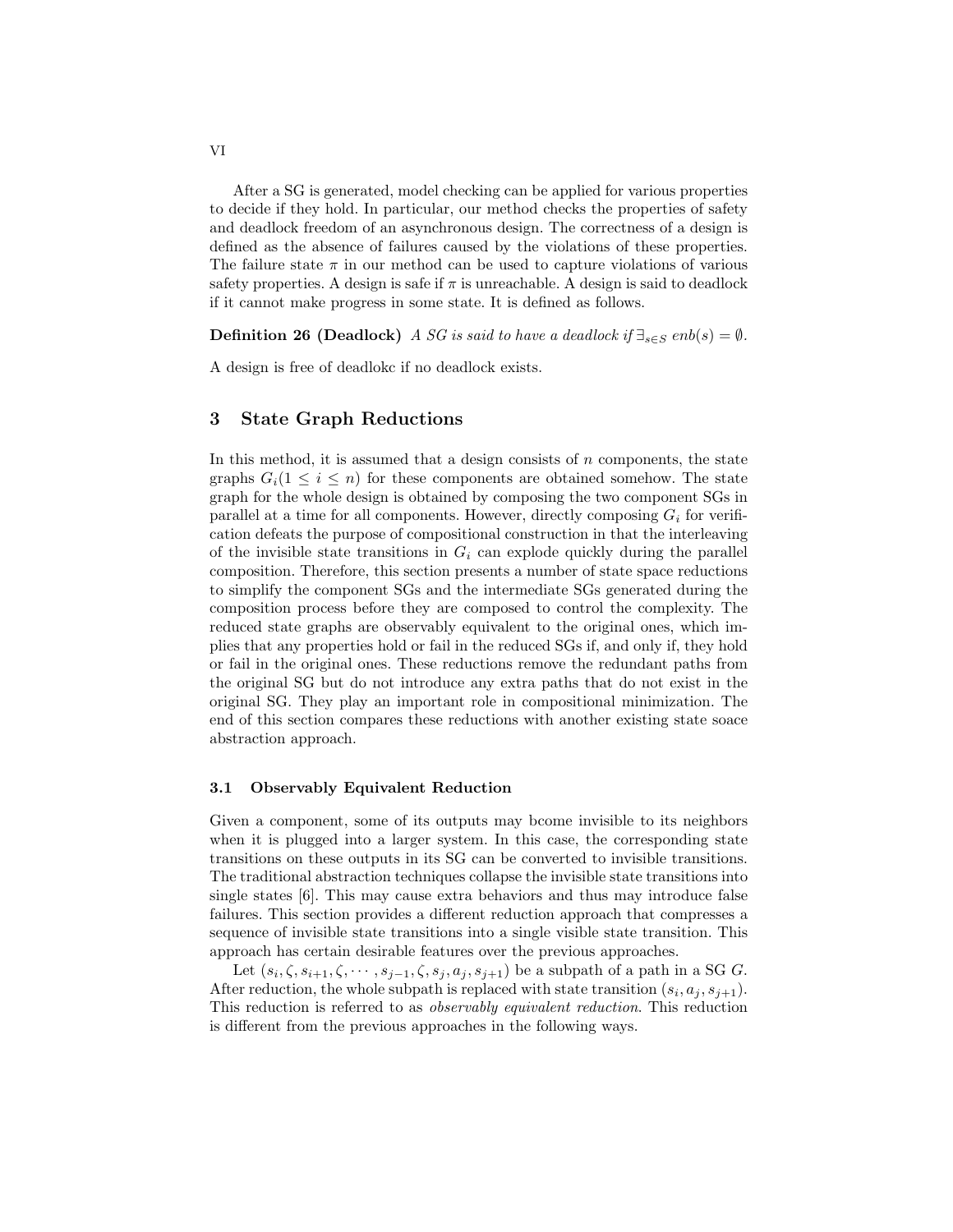- 1. Since the sequence of invisible state transitions on a path is replaced by a visible state transition, the number of reachable states of the reduced G may be reduced if some states have all their incoming state transitions on the invisible action. However, this may not always be the case, and the number of state transitions may be increased significantly.
- 2. This reduction shortens the existing paths, but no new paths are created. Therefore, no new failure traces are introduced.
- 3. Nondeterminism may be introduced into the SG after reduction. Consider two subpaths  $(s_i, \zeta, \dots, s_{j-1}, \zeta, s_j, a_j, s_{j+1})$  and  $(s_i, \zeta, \dots, s_{k-1}, \zeta, s_k, a_j, s_{k+1})$ . They are reduced to  $(s_i, a_j, s_{j+1})$  and  $(s_i, a_j, s_{k+1})$ , respectively. This causes nondeterminism even though the original SG is deterministic. However, the nondeterministic transitions may be eliminated if  $s_{j+1}$  or  $s_{k+1}$  is redundant as described in the next section.

Let  $\text{reduce}(G)$  be a procedure for the observably equivalent reduction on a SG G as shown in Algorithm 1. The SG produced by reduce  $(G)$  in Algorithm 1 inherits every element of  $G$  except the updated  $R$  and  $S$ . The algorithm reduce(G) checks each invisible state transition  $(s_1, a_1, s_2)$  in G, and calls another function  $\text{oer}(G, s_1, s_2)$  if the start state  $s_1$  of that invisible state transition has at least one incoming state transition that is visible. Function  $\mathbf{oer}(G, s_1, s_2)$ , as shown in Algorithm 2, searches forwards bypassing each invisible state transition from  $s_2$  in the depth-first manner until a visible transition or the failure state  $\pi$  is encountered. Then, a new transition is created to replace the sequences of invisible state transitions, and added into  $R$ . Adter all invisible transitions are handled, they are removed from G. Consequently, some other states and transitions may become unreachable, and they are also removed from G.

| Algorithm 1: reduce $(G)$                                           |
|---------------------------------------------------------------------|
| 1 foreach $(s_1, a_1, s_2) \in R$ do                                |
| if $a_1 = \zeta \wedge s_2 \neq \pi$ then<br>$\mathbf 2$            |
| if $\exists_{(s,a,s_1)\in R} a \neq \zeta$ then<br>3                |
| $oer(G, s_1, s_2);$<br>4                                            |
| <b>5</b> Rmove all invisible state transitions from $G$ ;           |
| <b>6</b> Remove unreachable states and state transitions from $G$ ; |
|                                                                     |

Fig. 1 shows an example how a SG in Fig. 1(a) is reduced by the observably equivalent reduction to become the one as shown in Fig. 1(b). In this example, suppose all invisible transitions are denoted by  $\zeta$ . Then, for each visible transition in states  $s_{i+1}, s_{j+1}$ , and  $s_{k+1}$ , a new transition on the same action is created for states  $s_i, s_j$ , and  $s_k$ , respectively. Four new state transitions are added to preserve the same observably behavior. In this case, only three invisible transitions are removed. Therefore, without further reduction, the reduced SGs can actually be more complex with more transitions added. In the next section, redundancy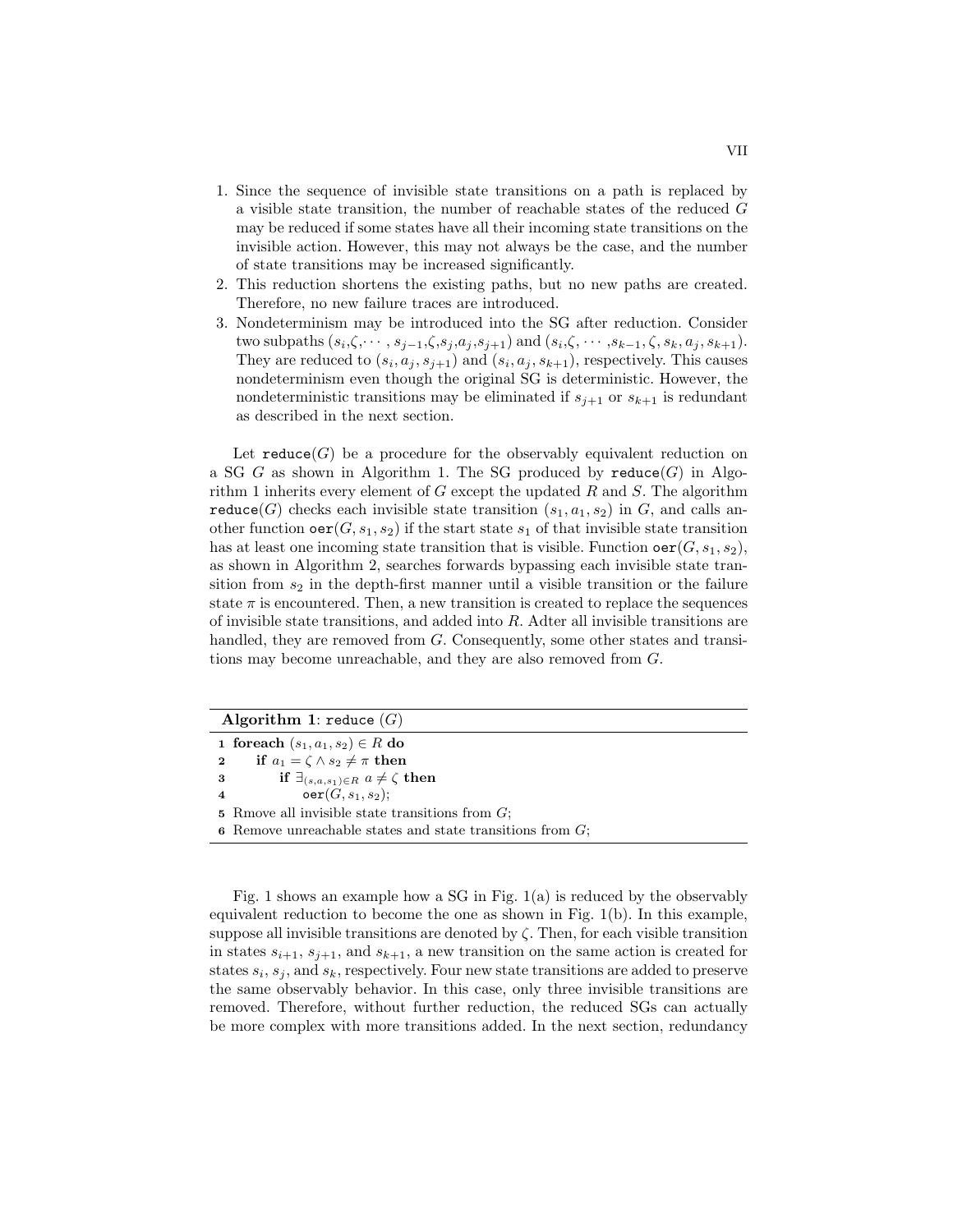Algorithm 2: oer  $(G, s_1, s_2)$ 

1 foreach  $(s_2, a_2, s'_2) \in R$  do 2 if  $a_2 = \zeta \wedge s'_2 \neq \pi$  then 3  $\mathsf{oer}(G, s_1, s'_2);$ 4 else 5  $R = R \cup \{(s_1, a_2, s_2')\};$ 6 return;



Fig. 1. (a) An example SG with invisible state transitions. (b) The SG from (a) after the observably equivalent reduction.

in the SGs is defined, and algorithms are described to identify and remove the redundancy to really reduce the complexity of the SGs.

The following lemma asserts that  $\text{reduce}(G)$  is equivalent to G.

**Lemma 1.** Given a SG G,  $G \equiv \text{reduce}(G)$ .

**Proof:** It is straightforward to see that for every path  $\rho$  in  $G$ , there exists a path  $\rho'$  in reduce(G) such that  $\rho \sim \rho'$  or  $\rho \sim_F \rho'$ . Conversely, for every path  $\rho'$  in reduce(*G*), there exists a path  $\rho$  in *G* such that  $\rho' \sim \rho$  or  $\rho' \sim_F \rho$ . This satisfies the conditions of the equivalence relation, therefore  $G \equiv \text{reduce}(G)$ . П

#### 3.2 Redundancy Removal

From the example shown in the last section, it can be seen that the observably equivalent reduction can introduce nondeterminism. Nondeterminism exists if there are two state transitions  $(s, a, s_1)$  and  $(s, a, s_2)$  such that  $s_1 \neq s_2$ . This is a result from reduction while preserving observable equivalence. However, the introduced nondeterminism can potentially contain redundancy, and removing the redundancy can simplify the complexity of SGs.

If the failure state is involved in nondeterminism, redundant state transitions are identified based on the following understanding: if an action in a state may or may not cause a failure nondeterministically, it is always regarded as causing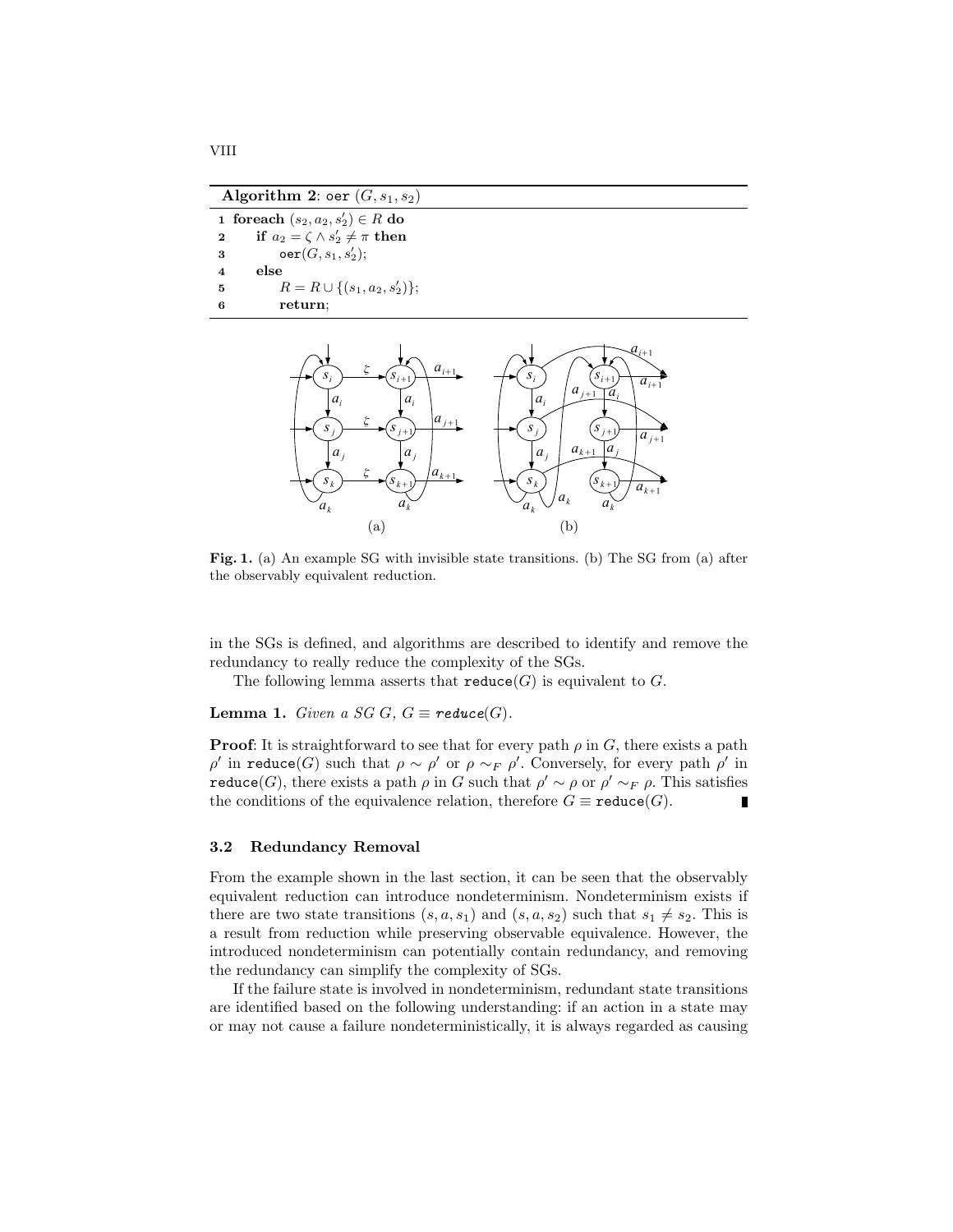

Fig. 2. (a) An example SG. (b) The SG from (a) after the observably equivalent reduction. (c) The SG from (b) after removing the failure equivalent transition  $(s_j, a_j, s_k)$ and the unreachable state.

a failure. It is formalized as failure equivalent state transitions in the following definition.

**Definition 31** Given two state transitions  $(s, a_1, s_1)$  and  $(s, a_2, \pi)$  of a SG,  $(s, a, s_1)$  is failure equivalent to  $(s, a, \pi)$  if  $a_1 = a_2$ .

The failure equivalent transitions are redundant in that their existence does not affect the verification results, therefore they can simply be removed. After removing the failure equivalent state transitions, it is possible that some other states become unreachable, therefore leading to more reduction.

The following lemma states that the SG resulting from removing failure equivalent transitions is equivalent to the original SG.

**Lemma 2.** Let  $G$  and  $G'$  be a  $SG$  and the one after removing failure equivalent transitiions.  $G \equiv G'$ .

**Proof:** There are two cases to consider. In the first case, for every path  $\rho$  in  $G$ , there exists a path  $\rho'$  in G' such that  $\rho \sim \rho'$  or  $\rho \sim_F \rho'$  according to Definition 31. In the second case, for every path  $\rho'$  in G', there exists a path  $\rho$  in G such that  $\rho \sim \rho'$  or  $\rho \sim_F \rho'$ , also according to Definition 31. Therefore,  $G \equiv G'$  holds. Г

Fig. 2 shows an example of failure equivalent transitions. Fig. 2(a) is an example SG. After observably equivalent reduction is applied, the reduced SG is shown in Fig. 2(b). In this reduced SG, transition  $(s_j, a_j, s_k)$  is failure equivalent to  $(s_i, a_j, s_\pi)$ . After removing this failure equivalent transition, state  $s_k$  becomes unreachable, and is also removed including all its outgoing transitions. The final reduced SG is shown in Fig.  $2(c)$ .

Next, a restricted case of redundancy is described. Let  $incoming(s)$  be the set of state transitions  $(s', a, s)$  such that  $R(s', a, s)$  holds.

**Definition 32** Let G be a SG, and  $s$ ,  $s_1$ , and  $s_2$  are states of G. If the following conditions hold, then one of  $s_1$  and  $s_2$  is redundant.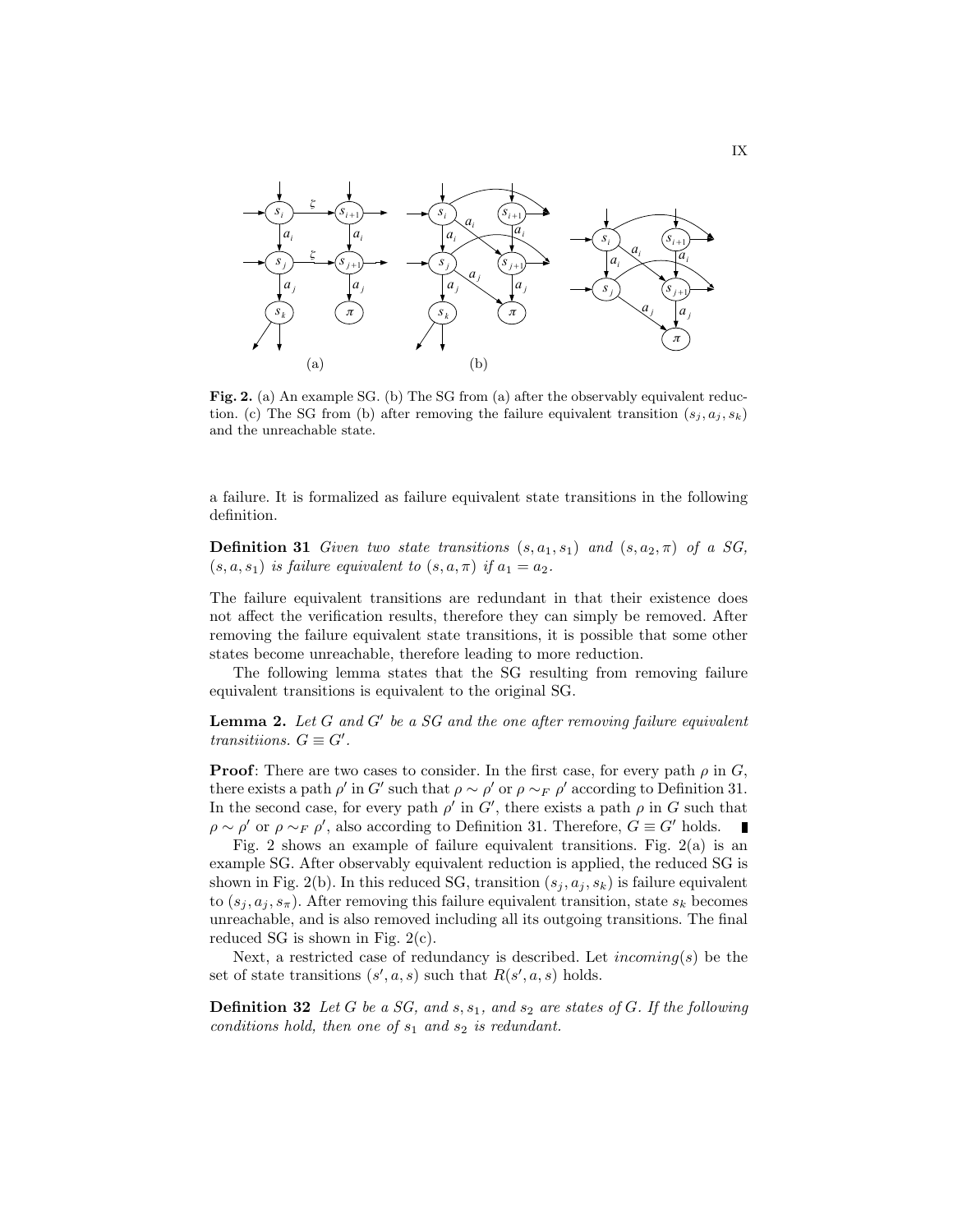- For every  $(s, a, s_1)$  ∈ incoming $(s_1)$ , there exists a  $(s, a, s_2)$  ∈ incoming $(s_2)$ .
- $-$  For every  $(s, a, s_2) \in incoming(s_2)$ , there exists  $a(s, a, s_1) \in incoming(s_1)$ .

If such redundant states exist, one of them and its incoming and outgoing transitions can be removed as follows. Suppose  $s_1$  is selected to remove.

- For each  $(s_1, a_1, s'_1) \in outgoing(s_1)$ , add  $(s_2, a_1, s'_1)$  into R.
- Remove all state transitions in *incoming*( $s_1$ ) and *outgoing*( $s_1$ ).
- $-$  Remove  $s_1$ .

Therefore, removing redundant states always results in a smaller number of states and state transitions. It is also obvious to see that  $G \equiv G'$  where G' is the SG after redundant states are removed from G.

In the remaining part of this section, a more general definition of redundancy is given by checking all possible behaviors originating from two states. Basically, if all possible behaviors originating from these two states are equivalent, these two states are regarded as equivalent. Therefore, one of them is redundant, and can be removed. The state equivalence is formally defined as follows.

**Definition 33** Let s and s' be two states of a SG. s and s' are equivalent, denoted as  $s \equiv s'$ , if the following conditions hold.

- For each path  $\rho = (s_0, a_0, s_1, a_1, \ldots)$  such that  $s_0 = s$ , there exists another path  $\rho' = (s'_0, a_0, s'_1, a_1, \dots)$  such that  $s'_0 = s'$ ,  $\rho \sim \rho'$  or  $\rho \sim_F \rho'$ .
- For each path  $\rho' = (s'_0, a_0, s'_1, a_1, \ldots)$  such that  $s'_0 = s'$ , there exists another path  $\rho = (s_0, a_0, s_1, a_1, \ldots)$  such that  $s_0 = s$ ,  $\rho \sim \rho'$  or  $\rho \sim_F \rho'$ .

Fig. 3 shows two examples of SGs which contain equivalent states that possibly result from the reduction described in the previous section. In Fig.3(a), there are two loops. State  $s_i$  on one loop is equivalent to state  $s'_i$  on the other loop since the paths out of these states are equivalent. Similarly, the successor states of these two states are also equivalent. And we can find out that every state in one loop is equivalent to a corresponding state in the other loop. Fig. 3(b) shows a different case where equivalence exists. It can be shown that state  $s_0$ is equivalent to  $s_k$  since each of these two states is the starting state of a path, and these two paths are equivalent.

The above observation directly leads to an algorithm to find equivalent states. To simplify the presentation, assume a SG with  $\mathcal{A}^X = \emptyset$  after observably reduction is done. The algorithm works as follows. Initially, the set  $Eq$  of all pairs of states is found such that for each  $(s, s') \in Eq$ , the following conditions hold.

$$
- \forall_{(s,a,s_1) \in outgoing(s)} \exists_{(s',a',s'_1) \in outgoing(s')} a = a'.
$$
  

$$
- \forall_{(s',a',s'_1) \in outgoing(s')} \exists_{(s,a,s_1) \in outgoing(s)} a = a'.
$$

Two states are obviously not equivalent if one has some enabled action that is not enabled in another state. This step excludes these obviously inequivalent states, and keeps the pairs that are potentially equivalent. Then, the algorithm

X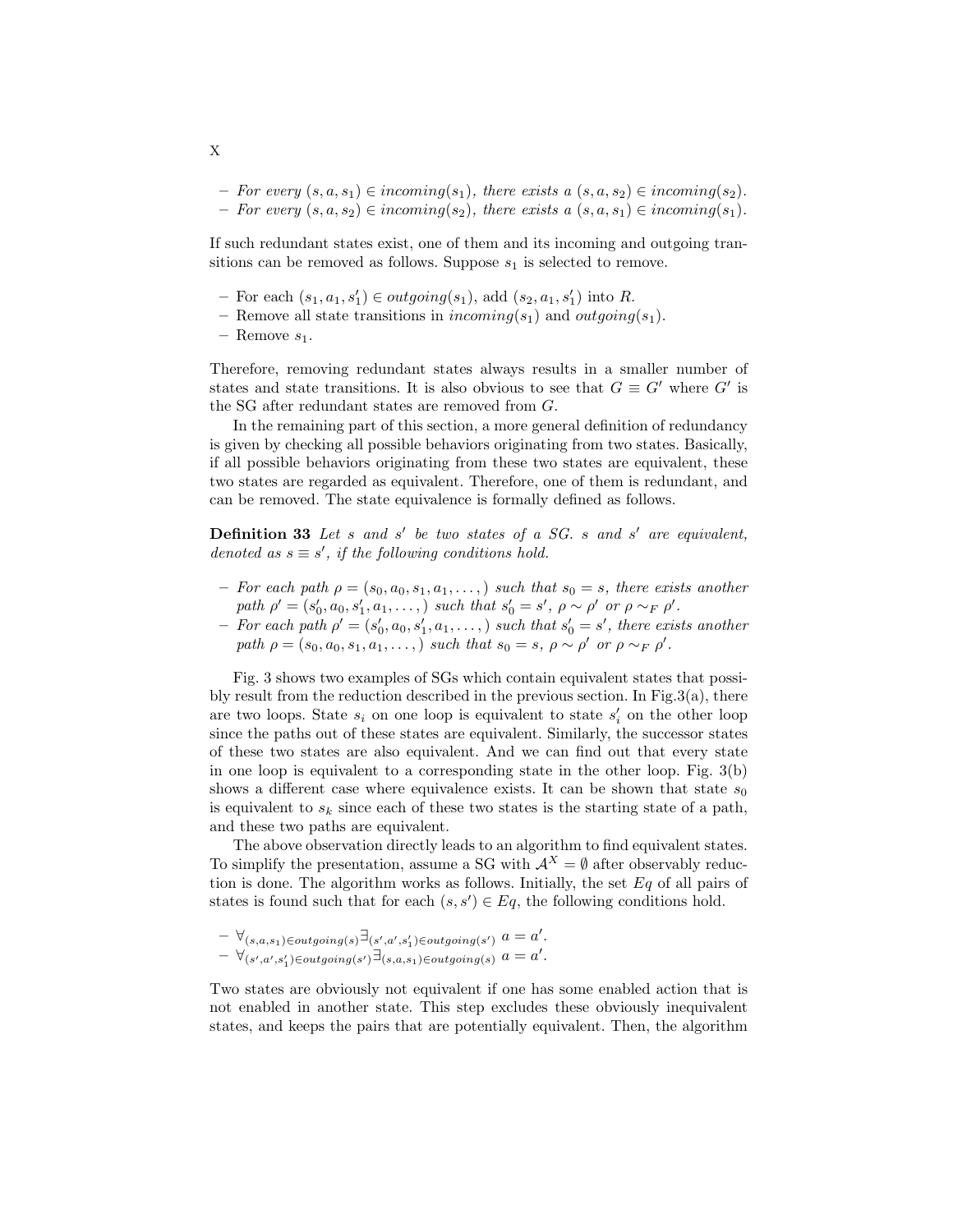

Fig. 3. Examples of equivalent states that can be resulted from reductions. States  $s_i$ and  $s_i'$  in (a) and  $s_0$  and  $s_k$  in (b) are equivalent since the paths coming out of these states are equivalent.

iteratively removes from the set  $Eq$  any paris  $(s, s')$ , until a fixpoint is reached, if one of the following conditions holds

$$
\exists_{s_1 \in succ(s)} \forall_{s'_1 \in succ(s')} (s_1, s'_1) \notin Eq \tag{2}
$$

$$
\exists_{s_1' \in succ(s')} \forall_{s_1 \in succ(s)} (s_1, s_1') \notin Eq \tag{3}
$$

where  $succ(s)$  includes all states that are reachable in one transition from s. Finally, if Eq is not empty, then states in every pair  $(s, s') \in Eq$  are equivalent. The correctness of the above algorithm is stated and proved in the following lemma.

**Lemma 3.** For each pair  $(s, s') \in Eq, s \equiv s'$ .

**Proof:** Suppose  $(s, s')$  is an arbitrary pair in Eq.

Let  $\rho = (s_0, a_0, s_1, a_1, \ldots)$  be an arbitrary path such that  $s_0 = s$ . Since  $(s, s') \in Eq$ , there exists  $(s', a_0, s'_1) \in outgoing(s')$  corresponding to  $(s, a_0, s_1)$ . Additionally,  $(s_1, s'_1) \in Eq$  because  $(s, s') \in Eq$ . Therefore, we can draw the same conclusion for  $(s_1, s_1')$ . Repeat the above steps recursively, we can construct another path  $\rho' = (s', a_0, s'_1, a_1, \ldots)$ , and it is straightforward to see that for any path from s, there is another path  $\rho'$  such that  $\rho \sim \rho'$ .

Next, let  $\rho' = (s'_0, a_0, s'_1, a_1, \ldots)$  be an arbitrary path such that  $s'_0 = s'$ . By following the above steps similarly, we can conclude that for any path from  $s'$ , there is another path  $\rho$  such that  $\rho \sim \rho'$ .

Therefore, for every pair  $(s, s') \in Eq$ ,  $s \equiv s'$  by Definition 33.

 $\blacksquare$ 

If  $Eq(s, s')$  is not empty, for every pair  $(s, s')$  in the set, either s or s' and its outgoing transitions can be safely removed, and its incoming transitions are re-directed to  $s'$  or s. In this case, the interface behavior of the transformed SG remains the same as that of the original one according to the definition of the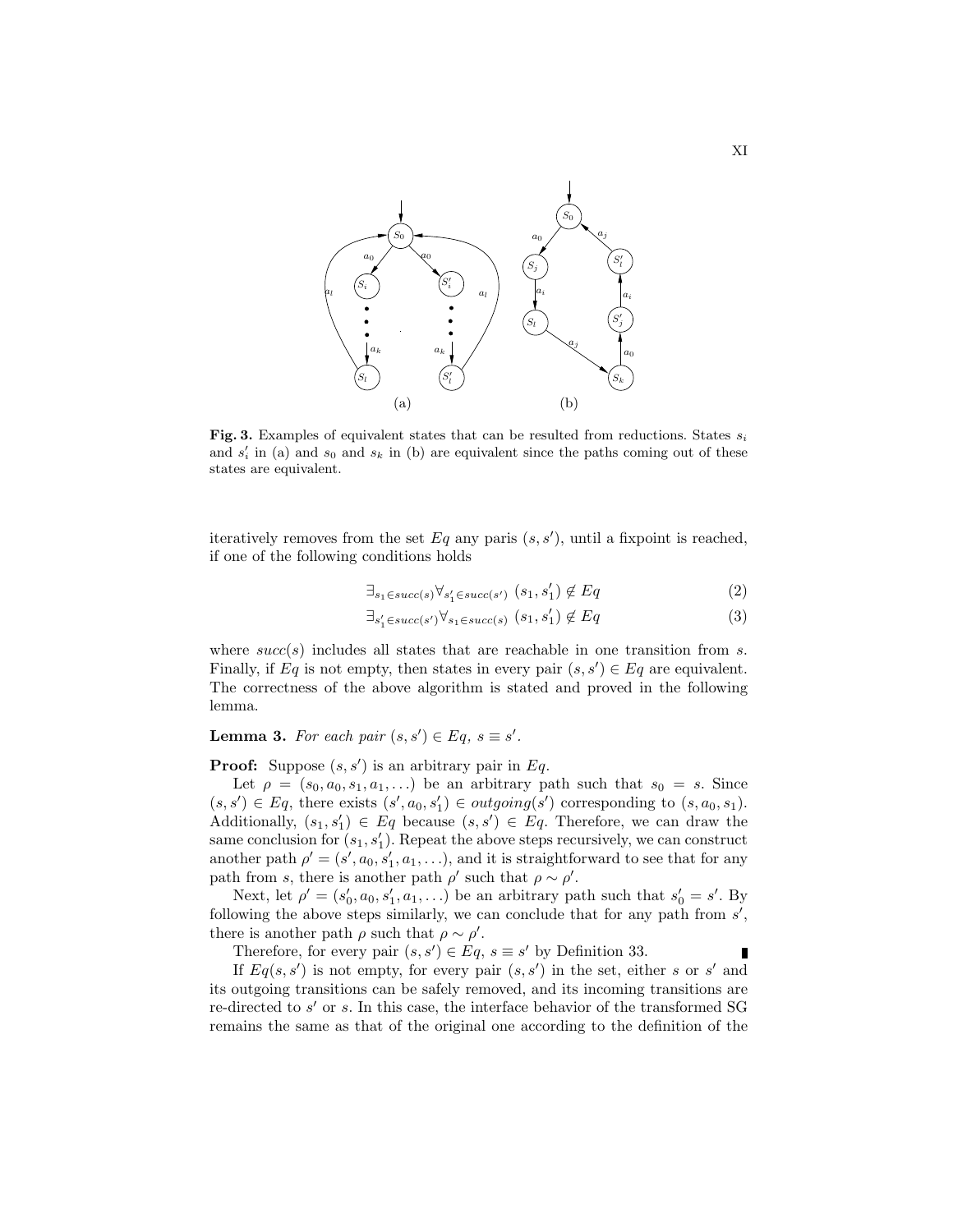

Fig. 4. SGs for the examples with redundant states in Fig. 3 after being reduced.

state equivalence. The examples shown in Fig. 3 after being reduced are shown in Fig. 4.

#### 3.3 Comparison Between Reduction and Abstraction

Efficient and effective state space reductions are key to success of compositional minimization. In [26], a different abstraction technique is presented. This section briefly compares it with the presented reductions in this paper.

The state-based abstraction in [26] removes every invisible state transition  $(s_i, \zeta, s_j) \in R$  from an SG, and merges  $s_i$  and  $s_j$  to form a merged state  $s_{ij}$ . All state transitions entering  $s_i$  and  $s_j$  now enter  $s_{ij}$ , and all state transitions leaving  $s_i$  or  $s_j$  now leave  $s_{ij}$ . To preserve failure traces, if  $s_j$  is the failure state  $\pi$ , then the merged state  $s_{ij}$  is also the failure state. This abstraction can remove all invisible state transitions from an SG, which is illustrated in Fig. 5. It is efficient to simply remove one invisible transition at a time without checking any conditions as required in the paper. However, it may introduce a lot of extra behavior including failures. In Fig. 5(b), there is a path  $\rho = (\ldots, a_k, s_{ij}, a_i, \ldots)$ that does not exist in the SG in Fig. 5(a). This extra path causes a false failure in the final reduced SG.

The observably euivalent reduction presented in this paper removes invisible state transitions while keeping the exact same set of observable paths in the original SG. Another example of this reduction is shown in Fig. 5(c). For an invisible state transition  $(s_i, \zeta, s_j) \in R$ , this reduction adds a new state transition  $(s_i, a_j, s_h)$  into R for every  $(s_j, a_j, s_h) \in outgoing(s_j)$ . Then, it removes  $(s_i, \zeta, s_{i+1})$ . In Fig. 5(a), there exists a path  $\rho = (\ldots, s_i, \zeta, s_j, a_j, s_h, \ldots)$ , and in Fig. 5(c) there exists a path  $\rho' = (\ldots, s_i, a_j, s_h, \ldots)$ , and  $\rho[\mathcal{A}'] \sim \rho'[\mathcal{A}']$  where  $\mathcal{A}' = \mathcal{A}^I \cup \mathcal{A}^O$ . For all other paths that do not involve  $(s_i, \zeta, s_{i+1})$ , they are preserved after the reduction. This reduction does not introduce any extra paths that do not exist in the original. On the other hand, it may introduce a large number of redundant paths that may cause the reduced SG to be much larger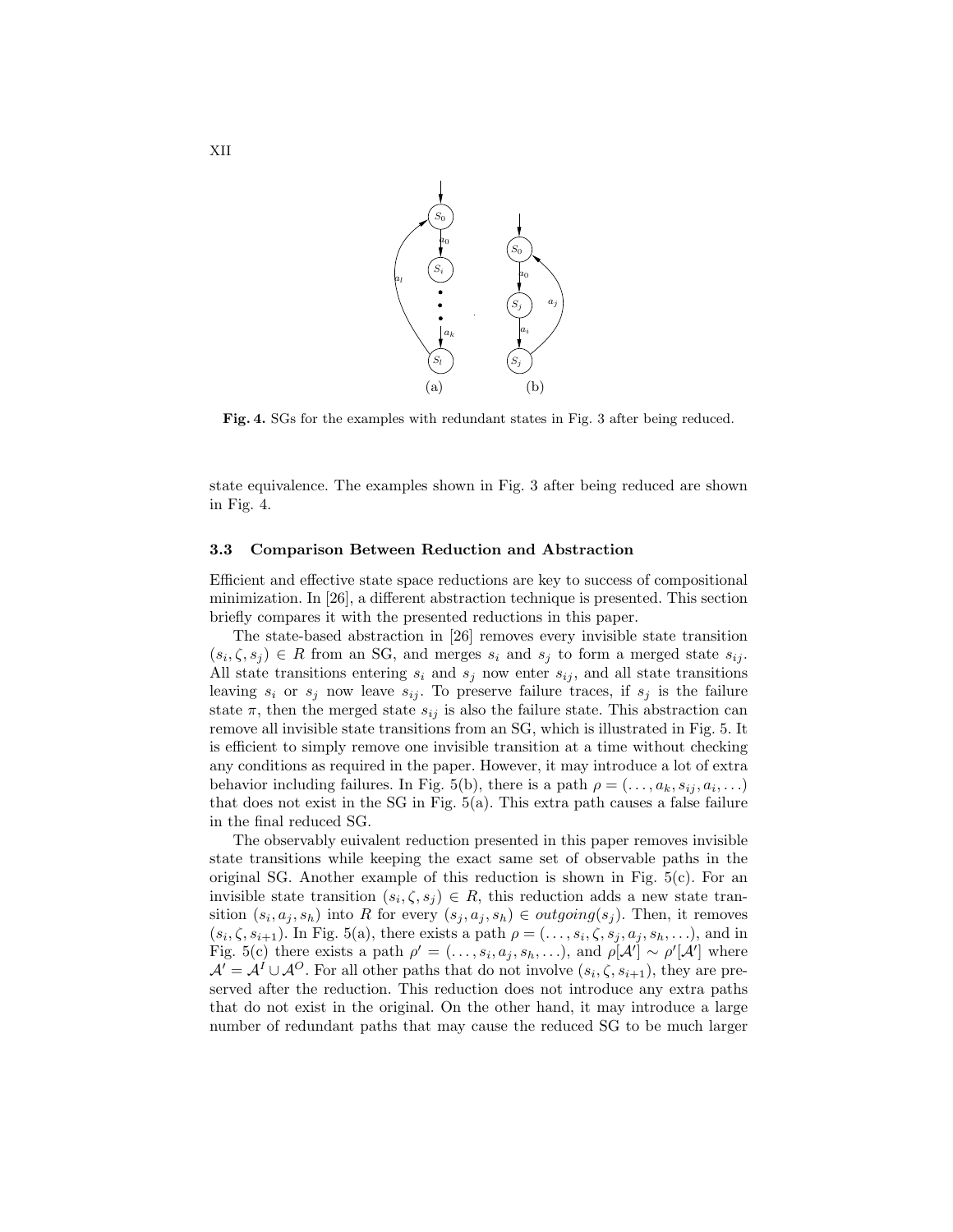

Fig. 5. Comparison of a traditional state space abstraction technique with the observably equivalent reduction. (a) An example SG. (b) The SG after the state space abstraction. (c) The SG after the observably equivalent reduction.

than the original one. Fortunately, the redundancy removal techniques presented in this paper can help to remove a lot of these redundancy introduced by the observably equivalent reduction to significantly simply the complexity of SGs.

## 4 Experimental Results

We have implemented a prototype of the automated compositional verification with the reductions described in this paper in a concurrent system verification tool Platu, an explicit state model checker. This model checked is programmed in Java, and can perform traditional depth-first search and compositional verification. Experiments have been performed on several non-trivial asynchronous circuit designs obtained from previously published papers. To verify a design using the compositional minimization method in this paper, all components in the design need to be converted to SGs first. The component SGs can be obtained using a compositional reachability analysis method as shown in [25]. Detailed description of this method is out of scope of this paper. In this paper, it is assumed that the component SGs are already obtained somehow.

The first three designs are a self-timed first-in-first-out (FIFO) design [17], a tree arbiter (ARB) of multiple cells [10], and a distributed mutual exclusion element (DME) consisting of a ring of DME cells [10]. Despite all these designs having regular structures to be scaled easily, the regularity is not exploited in our method, and all components are treated as black boxes. The fourth example is a tag unit circuit (TU) from Intel's RAPPID design [21]. This example is an unoptimized version of the actual circuit used in RAPPID with higher complexity, which is more interesting for experimenting with our methods. The fifth example is a pipeline controller (PC) for an asynchronous processor TITAC2 [24]. The last example is a circuit implementation of a memory management unit (MMU) from [19]. All examples are too large for traditional monolithic approaches to complete on a typical workstation.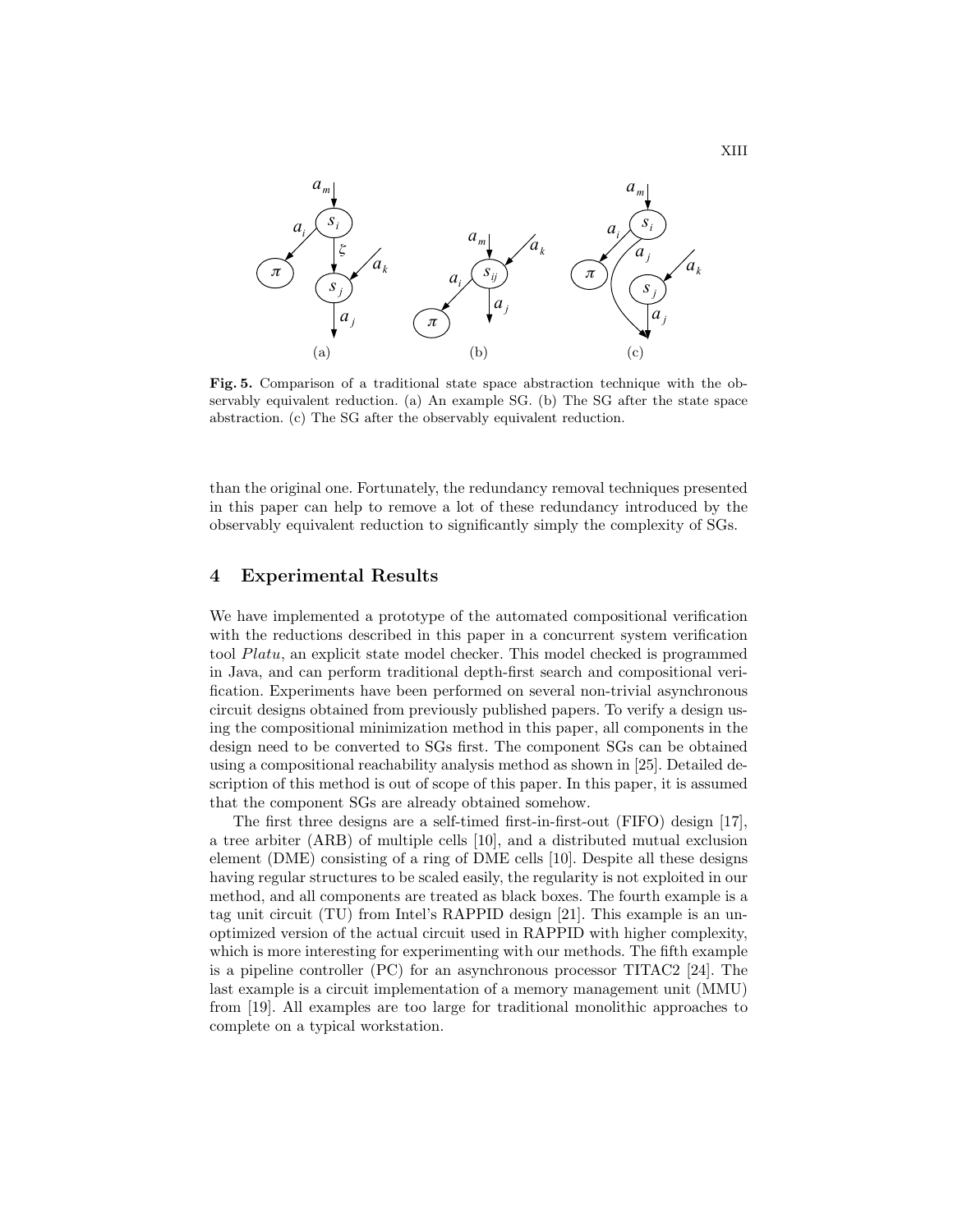Table 1. Comparison of the results from using the monolithic, partial-order reduction and the reduction methods. Time is in seconds, and memory is in MBs.  $|S|$  is the numbers of states found. For the results under CompMin,  $|S|$  is the number of states of the largest SG encountered during the whole course of compositional minimization.

| Designs           |           | Monolithic               |                          |                          | <b>SPIN</b>              |                          |                          | CompMin |                                |                  |
|-------------------|-----------|--------------------------|--------------------------|--------------------------|--------------------------|--------------------------|--------------------------|---------|--------------------------------|------------------|
| Name              | $\bar{V}$ | Time                     | $\overline{\text{Mem}}$  | $ \overline{S} $         | $\overline{\text{Time}}$ | $\overline{\text{Mem}}$  | $ \overline{S} $         | Time    | Mem                            | $ \overline{S} $ |
| fig3a             | 6         | 0.044                    | 2.7                      | 20                       | $\overline{0}$           | 2.195                    | 20                       | 0.037   | $\overline{3.14}$              | 10               |
| arbN3             | 26        | 0.315                    | 2.4                      | 3756                     | 0.015                    | 2.781                    | 3756                     | 0.087   | 3.89                           | 52               |
| arbN5             | 44        | 8.105                    | 61.538                   | 227472                   | 1.65                     | 71.695                   | 227472                   | 0.18    | 4.3                            | 52               |
| arbN7             | 62        |                          | $\overline{\phantom{0}}$ |                          |                          |                          |                          | 0.46    | 6.61                           | $\overline{52}$  |
| arbN9             | 80        | $\overline{\phantom{0}}$ | $\overline{\phantom{0}}$ | $\overline{\phantom{0}}$ | $\overline{\phantom{0}}$ | $\overline{\phantom{0}}$ | $\overline{\phantom{0}}$ | 0.89    | 7.43                           | $52\,$           |
| arbN15            | 134       | $\overline{\phantom{0}}$ | $\overline{\phantom{0}}$ |                          | $\overline{\phantom{0}}$ |                          |                          | 1.33    | 9.87                           | 52               |
| fifoN3            | 14        | 0.119                    | 4.8                      | 644                      | $\overline{0}$           | 2.195                    | 644                      | 0.015   | 3.39                           | 20               |
| fifoN5            | 22        | 0.733                    | 16.253                   | 20276                    | 0.08                     | 6.593                    | 20276                    | 0.017   | 3.62                           | 20               |
| fifoN8            | 34        | 199.353                  | 845                      | 3572036                  | $30.2\,$                 | 1087.211                 | 3572036                  | 0.11    | 4.03                           | 20               |
| fifoN10           | 42        | $\overline{\phantom{0}}$ | $\overline{\phantom{0}}$ |                          | $\overline{\phantom{0}}$ |                          |                          | 0.08    | 4.38                           | 20               |
| $fi$ foN20        | 82        | $\overline{\phantom{0}}$ | $\overline{\phantom{0}}$ | $\overline{\phantom{0}}$ | $\overline{\phantom{0}}$ | $\overline{\phantom{0}}$ | $\overline{\phantom{0}}$ | 0.11    | 4.7                            | 20               |
| fifoN50           | 202       | $\overline{\phantom{0}}$ | $\overline{\phantom{0}}$ | $\overline{\phantom{0}}$ | $\overline{\phantom{0}}$ | $\overline{\phantom{0}}$ | $\overline{\phantom{0}}$ | 0.35    | 6.14                           | 20               |
| fifoN100          | 402       | $\overline{\phantom{0}}$ | $\overline{\phantom{0}}$ | $\overline{\phantom{0}}$ | $\overline{\phantom{0}}$ | $\overline{\phantom{0}}$ | $\overline{\phantom{0}}$ | 0.76    | 7.67                           | 20               |
| fifoN200          | 802       | $\equiv$                 | $\overline{\phantom{0}}$ | $\overline{\phantom{0}}$ | $\overline{\phantom{0}}$ | $\overline{\phantom{0}}$ | $\overline{\phantom{0}}$ | 1.56    | 11.1                           | 20               |
| fifoN300          | 1202      | $\overline{\phantom{0}}$ | $\overline{\phantom{0}}$ | $\equiv$                 | $\overline{\phantom{0}}$ | $\equiv$                 | $\equiv$                 | 3.02    | 14.3                           | 20               |
| $d$ me $N3$       | 33        | 3.589                    | 26.1                     | 267,999                  | 0.265                    | 19.706                   | 117270                   | 0.71    | 4.44                           | 248              |
| $d$ me $N4$       | 44        | 1235                     | 1032                     | 15.7M                    | 15.5                     | 553.421                  | 4678742                  | 0.8     | 5.74                           | 248              |
| dmeN <sub>5</sub> | 55        | $\overline{\phantom{0}}$ | $\overline{\phantom{0}}$ | $\overline{\phantom{0}}$ | $\overline{\phantom{0}}$ | $\overline{\phantom{0}}$ | $\overline{\phantom{0}}$ | 2.23    | 10.19                          | 248              |
| dmeN8             | 88        | $\overline{\phantom{0}}$ | $\overline{\phantom{0}}$ | $\overline{\phantom{0}}$ | $\overline{\phantom{0}}$ | $\overline{\phantom{0}}$ | —                        | 3.57    | 16.4                           | 447              |
| $d$ me $N9$       | 99        | $\overline{\phantom{0}}$ | $\overline{\phantom{0}}$ | $\overline{\phantom{0}}$ |                          |                          | $\overline{\phantom{0}}$ | 5.86    | 20.9                           | 900              |
| $d$ me $N10$      | 110       | $\overline{\phantom{0}}$ | $\overline{\phantom{0}}$ | $\overline{\phantom{0}}$ |                          |                          | $\overline{\phantom{0}}$ | 58.9    | 46.6                           | 3211             |
| TU                | 48        | $\overline{\phantom{0}}$ | $\overline{\phantom{0}}$ | $\overline{\phantom{0}}$ | 4.37                     | 144.984                  | 786672                   | 0.219   | 5.085                          | 278              |
| PC                | 50        | $\overline{\phantom{0}}$ | $\overline{\phantom{0}}$ | $\overline{\phantom{0}}$ | $\overline{\phantom{0}}$ |                          | $\overline{\phantom{0}}$ | 0.842   | 7.567                          | 864              |
| MMU               | $55\,$    | $\overline{\phantom{0}}$ | $\overline{\phantom{0}}$ | $\overline{\phantom{0}}$ | $\overline{\phantom{0}}$ | $\overline{\phantom{0}}$ | $\overline{\phantom{0}}$ |         | $0.688 10.143 \overline{2071}$ |                  |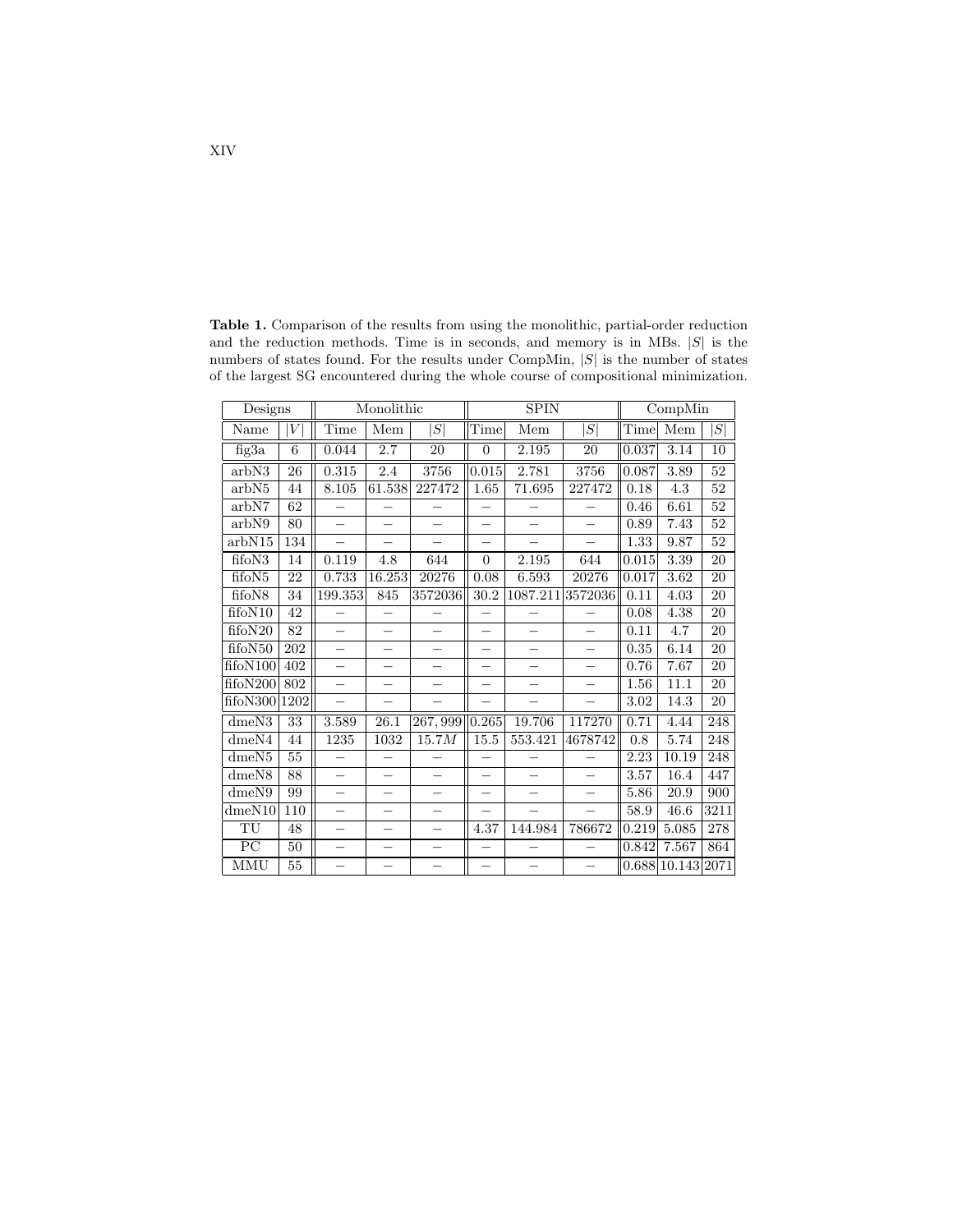In the experiments, DME, arbiter, and FIFO examples are partitioned according to their natural structures. In other words, each cell is a component. For the TU example, it is partitioned into three components, where the middle five blocks form a component, and gates on the sides of the component in the middle form the other two. The PC example is partitioned into five components, each of which contains ten gates. The MMU example is partitioned by following the structure provided in [19] such that each component defines an output that are used by other components.

All experiments are performed on a Linux workstation with an Intel Dualcore CPU and 2 GB memory. The results are shown in Table 1. In Table 1, the first two columns show the design names and the number of variables used in the corresponding models. Since all examples are asynchronous circuits, the type of the variables used in the models is Boolean. Three different methods are used in the experiments for better comparison. The columns under Monolithic show the results from using the traditional DFS search method on the whole designs. The columns under SPIN show the results from using the SPIN model checker with the partial-order reduction turned on. The last three columns under CompMin show the results from using the compositional minimization method described in this paper. In these columns, Time is the total runtime, Mem is the total memory used, and  $|S|$  shows the total number of states found. Specifically, the column  $|S|$  under CompMin shows the total number of states in the largest SG found during the entire course of the compositional minimization process. The largest SGs are recorded because their sizes in general determine whether the whole process of compositional minimization can be finished or not, therefore their sizes need to be carefully controlled. For examples which use too much memory, the corresponding entries are filled with −.

From Table 1, it can be seen that the traditional monolithic search method fails to finish quickly for most of the design. This is understandable due to the state explosion problem. However, it is surprising to see that SPIN with partialorder reduction does not do any better. For all ARB and FIFO examples, SPIN cannot find any reduction, and the numbers of states found by SPIN are exactly same as those found by the monolithic approaches for ARB and FIFO. For DME and TU, SPIN does slightly better in terms of reduction in of the number of states found. On the other hand, SPIN quickly blows up the 2 GB memory for most of the examples too. One possible explanation is that the partial-order reduction implemented in SPIN relies on the information about the independence among transitions, and this information is obtained by examining the structures of the Promela models. Since these examples are asynchronous circuit designs, the models for these examples are connections of descriptions of basic logic gates, and nay be difficult for SPIN to extract sufficient independence information for effective reduction.

On the other hand, the compositional minimization approach with all reductions described in this paper can finish all examples in the table quickly. For ARB and FIFO examples, the total runtime and memory usage grow polynomially in the number of components in the examples. For DME examples, the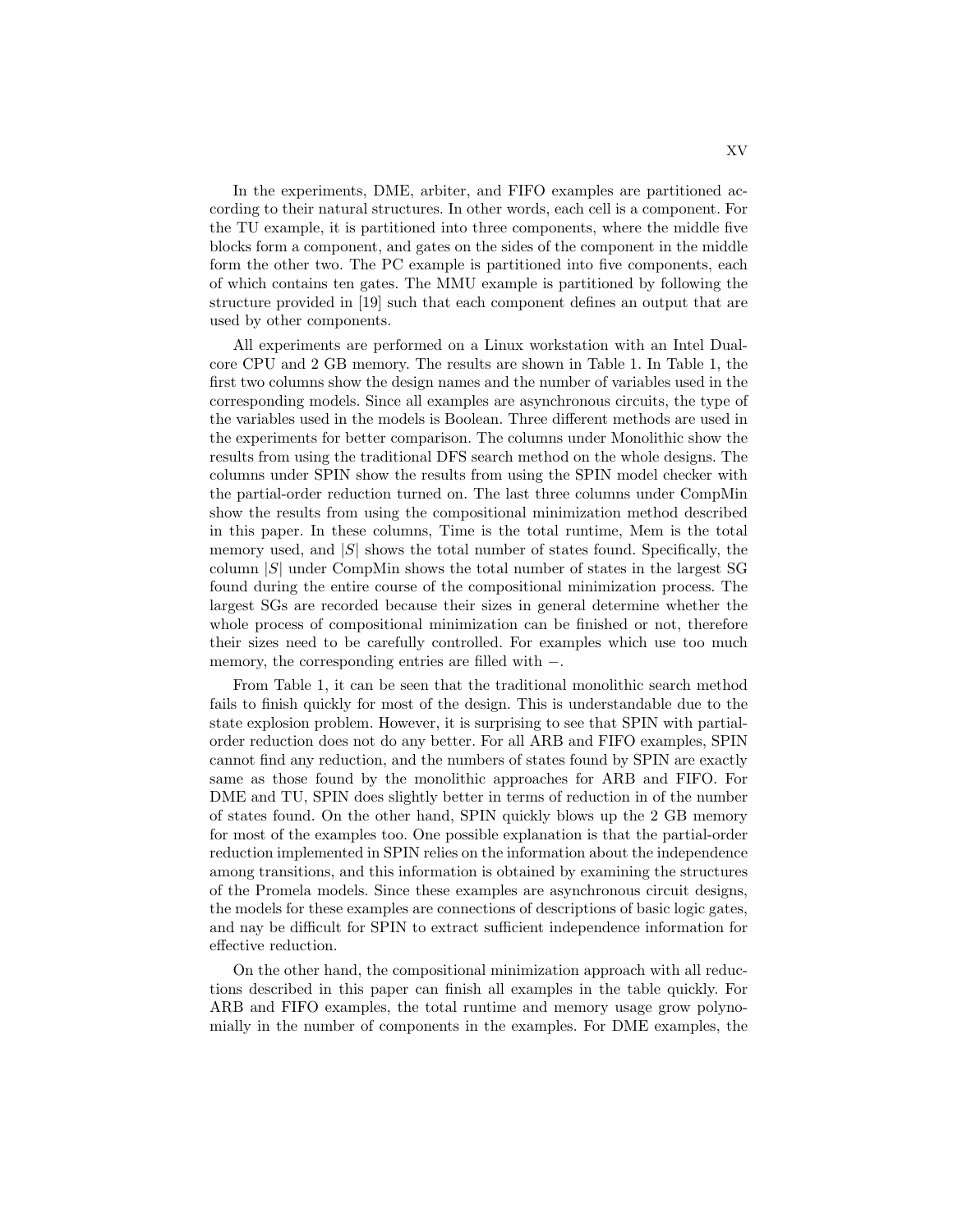runtime and memory usage show the similar growth curve until the examples become too large. For dmeN10, there is a big jump on runtime and memory usage. This is because an intermediate SG contains too many state transitions after the equivalent reduction, and it takes a big part of total runtime to identify the equivalent states. The results for dmeN11 are not shown as the runtime for this example exceeds 5 minute threshold. On the other hand, the memory usage still grows polynomially as the design size grows. For the three irregular designs, TU, PC and MMU, where SPIN also fails, they are finished with compositional minimization using very small amount of runtime and memory. For the PC example, a safety failure is found. The same safety failure is also found by the monolithic approach after about 30 minutes on a much more powerful machine.

From these results, one may conclude that compositional minimization works much better than partial-order reduction. This is true in some degree. For designs that do not contain any flaws, compositional minimization can prove the correctness very efficiently. On the other hand, for designs that contain one or more bugs, compositional minimization can also finish and return counter-examples quickly. However, as a lot of design details are removed during the minimization process, the returned counter-examples are very abstract, therefore not very useful for users to understand the causes of the bugs. In this case, concrete counterexamples corresponding to those returned by compositional minimization need to be generated. This can be done by the traditional search on the whole design guided by the returned counter-examples. Since these counter-examples are so abstract, the step of generating the concrete counter-examples may be as difficult as searching the state space of the whole design.

# 5 Conclusion

This paper presents a compositional minimization approach with a number of state graph reductions to lower the verification complexity while not introducing extra paths that might cause false failures nor reducing any essential behaviors. In other words, the reduction methods are sound and complete. Based on initial experimental results, these reductions work well on a number of asynchronous circuit examples. In the future, it is necessary to experiment on more diverse examples including communication protocols and multithreaded programs to fully demonstrate its potential. Additionally, it is necessary to develop efficient approaches that make abstract counter-examples in the reduced SG be concrete by recovering the reduced information for better debugging.

# Acknowledgment

This research is supported by awards CNS-0930510 and CNS-0930225 from the National Science Foundation.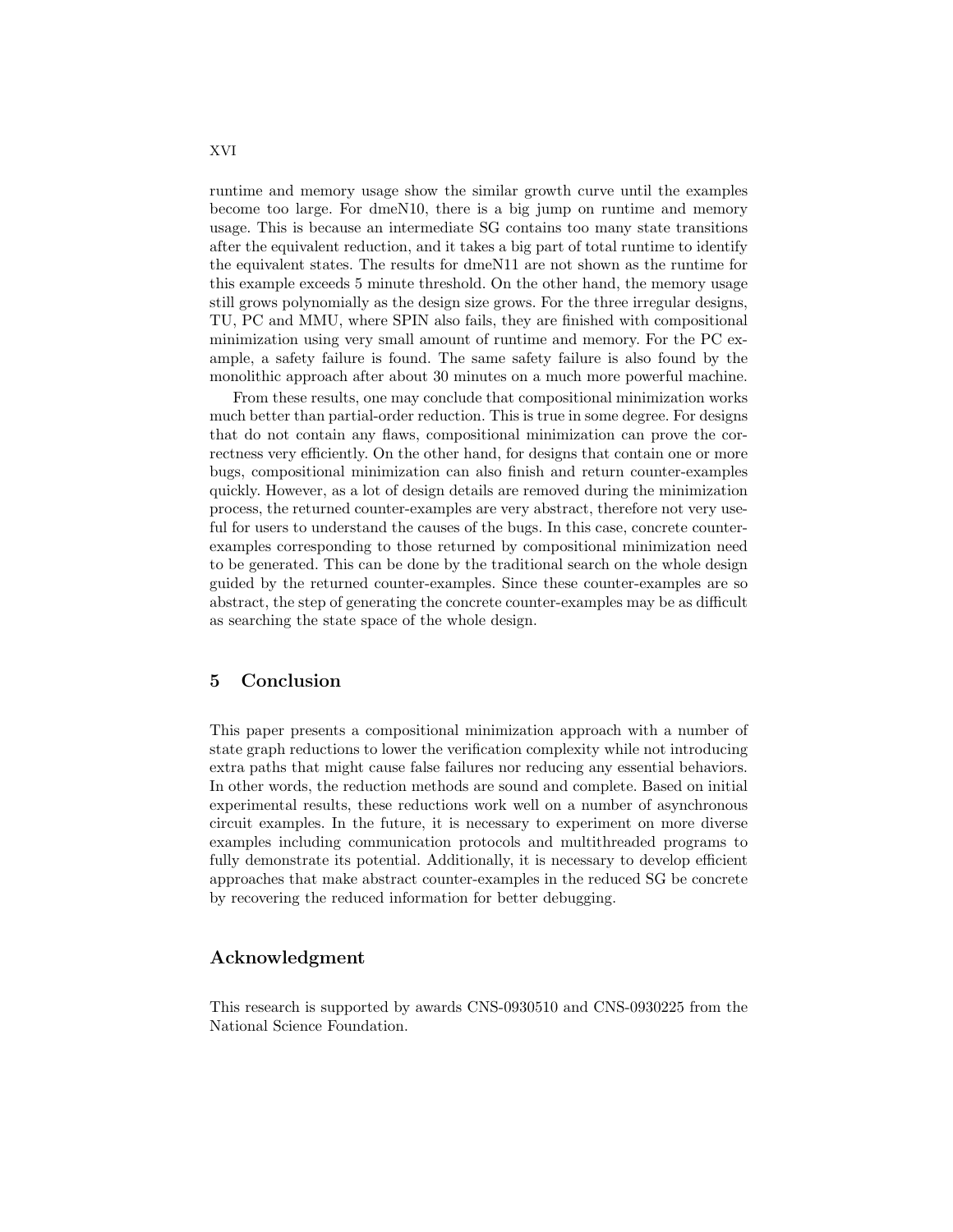### References

- 1. R. Alur, P. Madhusudan, and W. Nam. Symbolic compositional verification by learning assumptions. In Proc. Int. Conf. on Computer Aided Verification, volume 3576 of LNCS, pages 548 – 562. Springer-Verlag, 2005.
- 2. S. Berezin, S. Campos, and E. Clarke. Compositional reasoning in model checking. In COMPOS, volume 1536 of LNCS, pages 81–102. Springer-Verlag, Sept. 1998.
- 3. M. Bobaru, C.S.Pasareanu, and D. Giannakopoulou. Automated assume-guarantee reasoning by abstraction refinement. In Proc. Int. Conf. on Computer Aided Verification, LNCS. Springer-Verlag, 2008.
- 4. D. Bustan and O. Grumberg. Modular minimization of deterministic finite-state machines. In Proceedings the 6th International workshop on Formal Methods for Industrial Critical Systems (FMICS'01), July 2001.
- 5. S. Chaki, E. Clarke, N. Sinha, and P. Thati. Automated assume-guarantee reasoning for simulation conformance. In Proc. Int. Conf. on Computer Aided Verifica $tion, LNCS, pages 534 - 547. Springer-Verlag, 2005.$
- 6. S. Cheung and J. Kramer. Context constraints for compositional reachability analysis. ACM Transations on Software Engineering and Methodology, 5(4):334– 377, 1996.
- 7. S. Cheung and J. Kramer. Checking safety properties using compositional reachability analysis. ACM Trans. Softw. Eng. Methodol., 8(1):49–78, 1999.
- 8. E. Clarke, D. Long, and K. McMillan. Compositional model checking. In Proceedings of the 4th Annual Symposium on Logic in computer science, pages 353–362, Piscataway, NJ, USA, 1989. IEEE Press.
- 9. J. Cobleigh, D. Giannakopoulou, and C. Pasareanu. Learning assumptions for compositional verification. In Proc. Int. Conf. on Tools and Algorithms for Construction and Analysis of Systems (TACAS), volume 2619 of LNCS, pages 331–346. Springer-Verlag, 2003.
- 10. D. Dill. Trace Theory for Automatic Hierarchical Verification of Speed Independent Circuits. PhD thesis, Carnegie Mellon University, 1988.
- 11. D. Giannakopoulou, C.S.Pasareanu, and H. Barringer. Component verification with automatically generated assumptions. Automated Software Engineering, pages 297–320, 2005.
- 12. S. Graf, B. Steffen, and G. Luttgen. Compositional minimization of finite state systems using interface specifications. Formal Aspects of Computation, 8(5):607– 616, 1996.
- 13. O. Grumberg and D. Long. Model checking and modular verification. ACM Transactions on Programming Languages and Systems, 16(3):843–871, May 1994.
- 14. T. Henzinger, S. Qadeer, and S. Rajamani. You assume, we guarantee: methodology and case studies. In Proc. Int. Conf. on Computer Aided Verification, pages 440–451. Springer, 1998.
- 15. G. J. Holzmann and D. Peled. An improvement in formal verification. In Proceedings of the 7th IFIP WG6.1 International Conference on Formal Description Techniques VII, pages 197–211, London, UK, UK, 1995. Chapman & Hall, Ltd.
- 16. J. Krimm and L. Mounier. Compositional state space generation from lotos programs. In Proc. Int. Conf. on Tools and Algorithms for Construction and Analysis of Systems (TACAS), pages 239–258, London, UK, 1997. Springer-Verlag.
- 17. A. J. Martin. Self-timed fifo: An exercise in compiling programs into vlsi circuits. Technical Report 1986.5211-tr-86, California Institute of Technology, 1986.